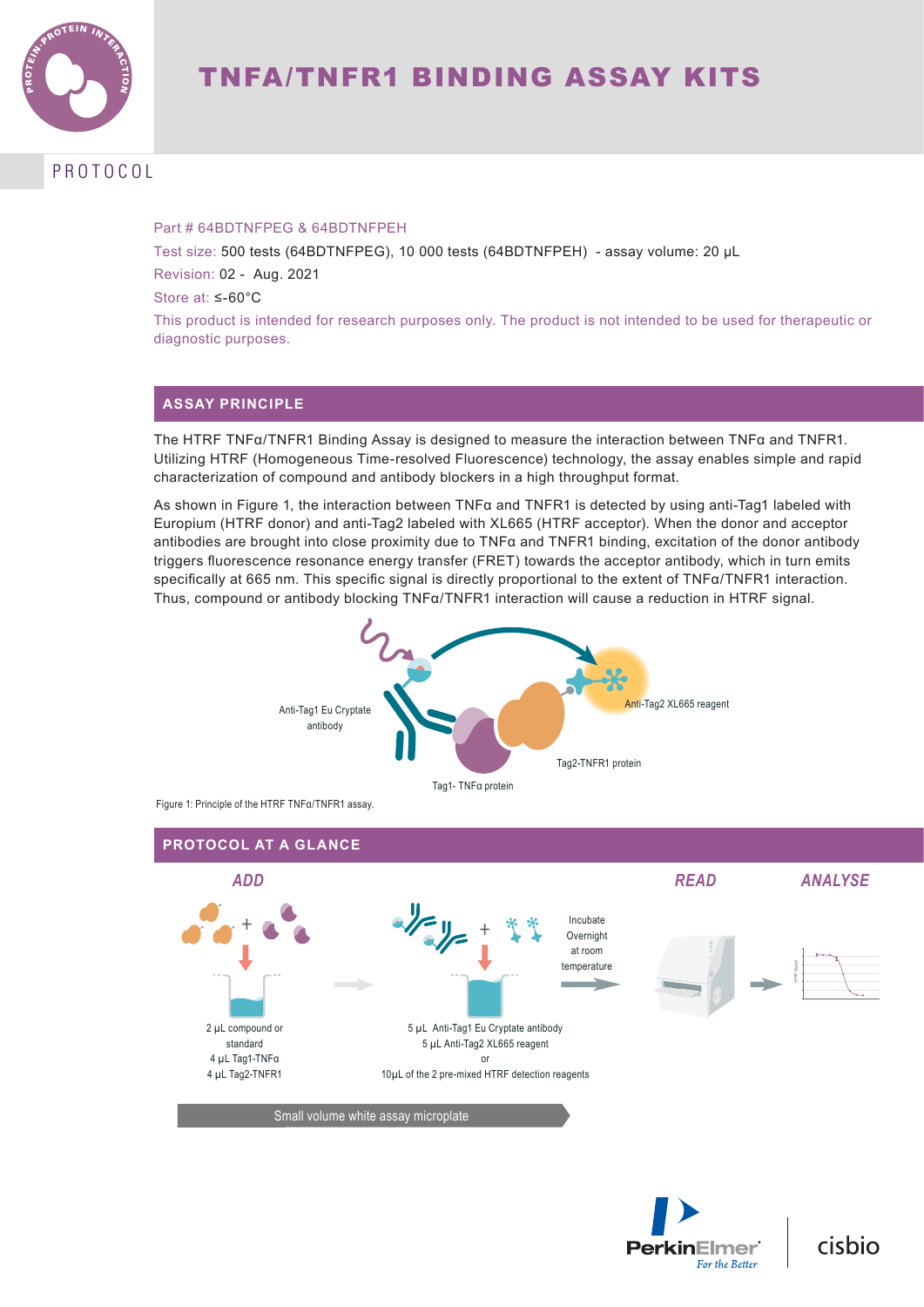| <b>KIT COMPONENTS</b>                     | <b>500 TESTS</b><br><b>CAT#64BDTNFPEG</b> | <b>10,000 TESTS</b><br><b>CAT#64BDTNFPEH</b> |  |  |
|-------------------------------------------|-------------------------------------------|----------------------------------------------|--|--|
| Tag1-TNFa<br>Lyophilized                  | 1 vial                                    | 2 vials                                      |  |  |
| Tag2-TNFR1<br>Lyophilized                 | 1 vial                                    | 2 vials                                      |  |  |
| TNFα-TNFR1 standard<br>Frozen             | 1 vial - $40 \mu L$<br>$1 \mu M$          | 1 vial - $40 \mu L$<br>$1 \mu M$             |  |  |
| Anti-Tag1 Eu Cryptate antibody-<br>Frozen | 1 vial - $50 \mu L$<br>50X                | 1 vial - $1$ mL<br>50X                       |  |  |
| Anti-Tag2 XL665 reagent<br>Frozen         | 1 vial - $50 \mu L$<br>50X                | 1 vial - $1$ mL<br>50X                       |  |  |
| PPI Europium Detection Buffer<br>Frozen   | 1 vial - 20 mL                            | 1 vial - 220 mL                              |  |  |
|                                           |                                           |                                              |  |  |

For reading, an HTRF®-Certified Reader is needed. Make sure to use the set-up for Eu Cryptate. For a list of HTRF-compatible readers and setup recommendations, please visit our website at: www.cisbio.com/readers

For HTRF microplate recommendations, please visit:www.cisbio.com/microplate-recommendations

## **STORAGE AND STABILITY**



Store the kit at ≤-60°C. Under appropriate storage conditions, reagents are stable until the expiry date indicated on the label.



**Reagents** 

Once reconstituted, tagged TNFα & TNFR1 stock solution may be frozen, and can be thawed only once.

Once thawed (or reconstituted), anti-Tag solutions can be frozen once. To avoid freeze/thaw cycles, it is recommended to dispense remaining stock solutions into disposable plastic vials for storage at ≤-60°C.

Thawed PPI Europium Detection Buffer can be stored at 2-8°C on your premises.

#### **REAGENT PREPARATION**

#### **BEFORE YOU BEGIN:**

- It is very important to prepare reagents in the specified PPI Europium detection buffer. The use of an incorrect buffer may affect reagent stability and assay results.
- Thaw the frozen reagents at room temperature.
- Before use, allow all reagents to warm up to room temperature then homogeneize buffer. It is recommended to filter buffers before use.
- The tagged protein solutions must be prepared in individual vials DO NOT premix tagged solutions prior to dispensing.
- The anti-Tag solutions must be prepared in individual vials and can be premixed prior to dispensing.
- Compounds may be prepared in PPI Europium detection buffer.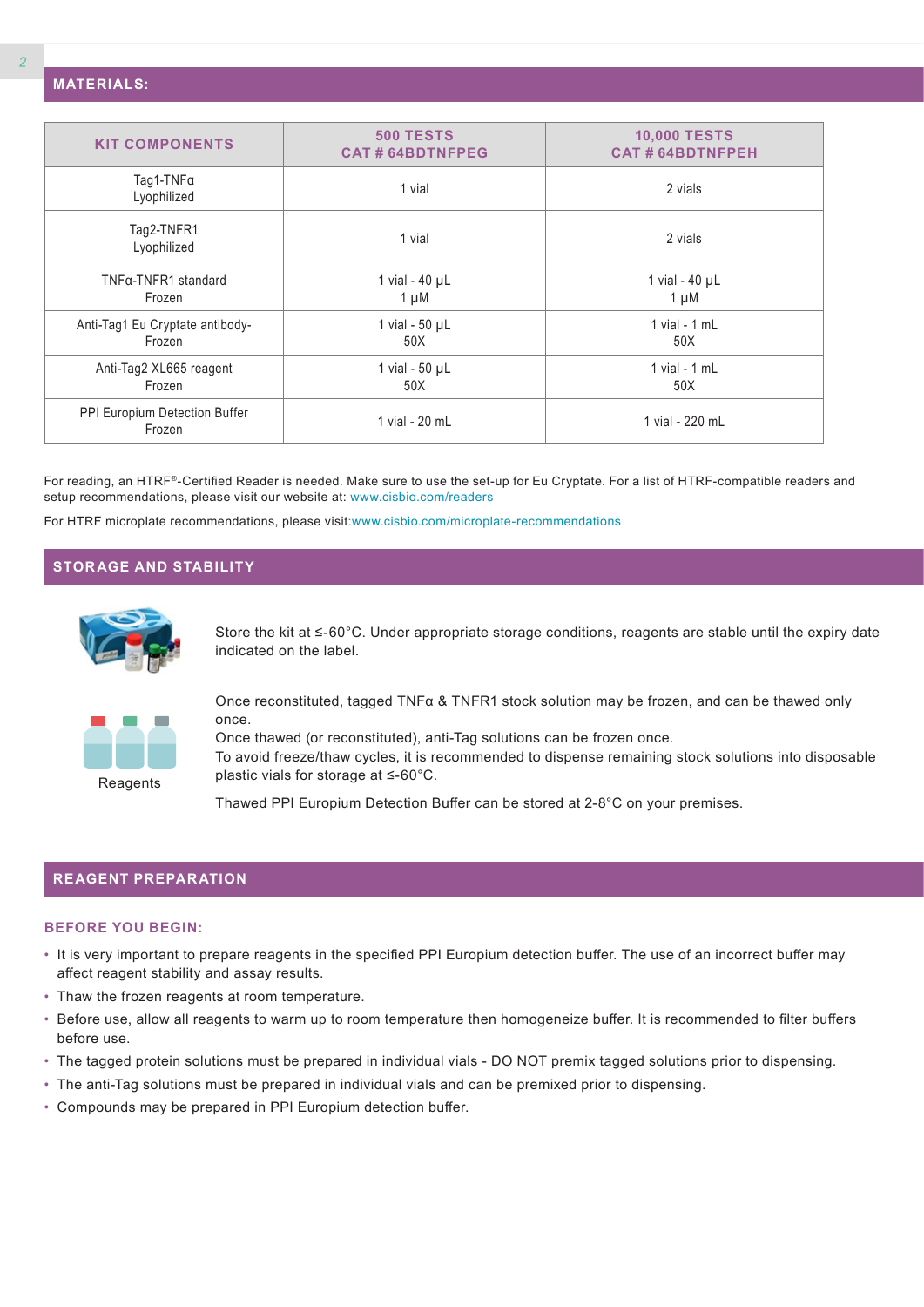## **TO PREPARE STOCK SOLUTIONS:**

Take care to prepare stock and working solutions according to the directions for the kit size you have purchased.

| <b>500 TESTS</b>                                                                                                                                                                                                    |  | <b>10,000 TESTS</b>     |                                                                                                                                                                                                                   |  |  |  |
|---------------------------------------------------------------------------------------------------------------------------------------------------------------------------------------------------------------------|--|-------------------------|-------------------------------------------------------------------------------------------------------------------------------------------------------------------------------------------------------------------|--|--|--|
| Tag1-TNFa                                                                                                                                                                                                           |  |                         |                                                                                                                                                                                                                   |  |  |  |
| Reconstitute the Tag1-TNFa with 200 µL of<br>distilled water in order to obtain a 10X stock<br>solution.<br>Mix gently, DO NOT vortex !<br>This stock solution can be frozen and stored at<br>$\leq 60^{\circ}$ C.  |  |                         | Reconstitute the Tag1-TNFa with 2 mL of<br>distilled water in order to obtain a 10X stock<br>solution.<br>Mix gently, DO NOT vortex !<br>This stock solution can be frozen and stored at<br>$\leq 60^{\circ}$ C.  |  |  |  |
|                                                                                                                                                                                                                     |  | Tag2-TNFR1              |                                                                                                                                                                                                                   |  |  |  |
| Reconstitute the Tag2-TNFR1 with 200 µL of<br>distilled water in order to obtain a 10X stock<br>solution.<br>Mix gently, DO NOT vortex !<br>This stock solution can be frozen and stored at<br>$\leq 60^{\circ}$ C. |  |                         | Reconstitute the Tag2-TNFR1 with 2 mL of<br>distilled water in order to obtain a 10X stock<br>solution.<br>Mix gently, DO NOT vortex !<br>This stock solution can be frozen and stored at<br>$\leq 60^{\circ}$ C. |  |  |  |
|                                                                                                                                                                                                                     |  | TNFa-TNFR1 Standard     |                                                                                                                                                                                                                   |  |  |  |
| Thaw the TNFa-TNFR1 standard.<br>Mix gently.<br>This 5X standard stock solution can be frozen<br>and stored at $\leq 60^{\circ}$ C.                                                                                 |  |                         | Thaw the TNFa-TNFR1 standard.<br>Mix gently.<br>This 5X standard stock solution can be frozen<br>and stored at $\leq 60^{\circ}$ C.                                                                               |  |  |  |
| Anti-Tag1 Eu Cryptate antibody                                                                                                                                                                                      |  |                         |                                                                                                                                                                                                                   |  |  |  |
| Thaw the Anti-Tag1 Eu Cryptate antibody.<br>Mix gently.<br>This 50X Anti-Tag1 Eu Cryptate antibody stock<br>solution can be frozen and stored at $\leq 60^{\circ}$ C.                                               |  |                         | Thaw the Anti-Tag1 Eu Cryptate antibody.<br>Mix gently.<br>This 50X Anti-Tag1 Eu Cryptate antibody stock<br>solution can be frozen and stored at $\leq 60^{\circ}$ C.                                             |  |  |  |
|                                                                                                                                                                                                                     |  | Anti-Tag2 XL665 reagent |                                                                                                                                                                                                                   |  |  |  |
| Thaw the Anti-Tag2 XL665 reagent.<br>Mix gently.<br>This 50X Anti-Tag2 XL665 reagent stock<br>solution can be frozen and stored at $\leq 60^{\circ}$ C.                                                             |  |                         | Thaw the Anti-Tag2 XL665 reagent.<br>Mix gently.<br>This 50X Anti-Tag2 XL665 reagent stock<br>solution.can be frozen and stored at $\leq 60^{\circ}$ C.                                                           |  |  |  |
| PPI Europium Detection Buffer                                                                                                                                                                                       |  |                         |                                                                                                                                                                                                                   |  |  |  |
| Thaw the PPI Europium Detection Buffer<br>The thawed buffer can be stored at 2-8°C on<br>your premises.                                                                                                             |  |                         | Thaw the PPI Europium Detection Buffer<br>The thawed buffer can be stored at 2-8°C on<br>your premises                                                                                                            |  |  |  |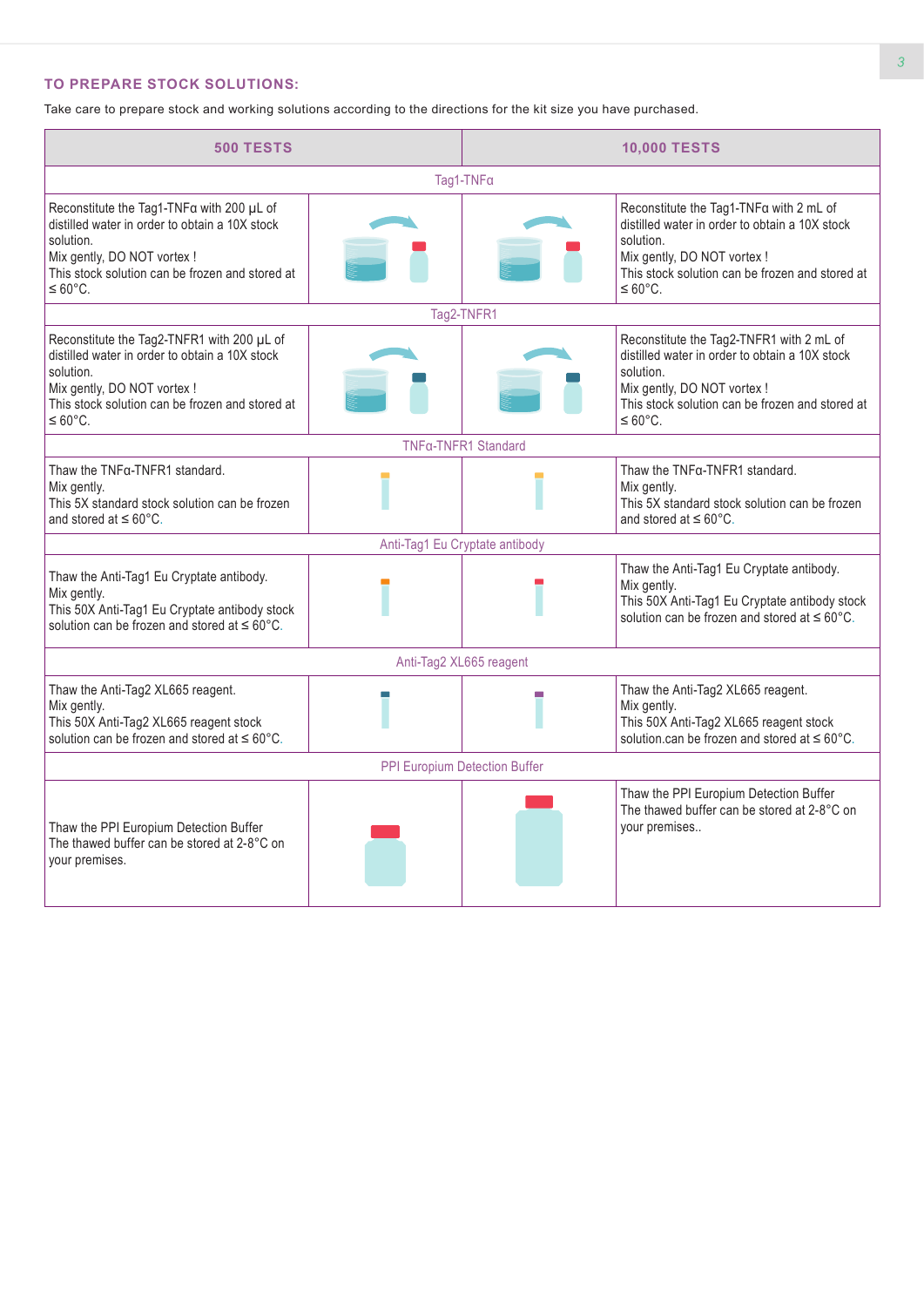#### **TO PREPARE TAG1-TNFΑ AND TAG2-TNFR1 WORKING SOLUTIONS:**

Each well requires 4 µL of each Tag-protein.



#### **TO PREPARE ANTI-TAG1 EU CRYPTATE ANTIBODY AND ANTI-TAG2 XL665 REAGENT WORKING SOLUTIONS:**

Each well requires 5 µL of each anti-Tag donor & acceptor reagents.

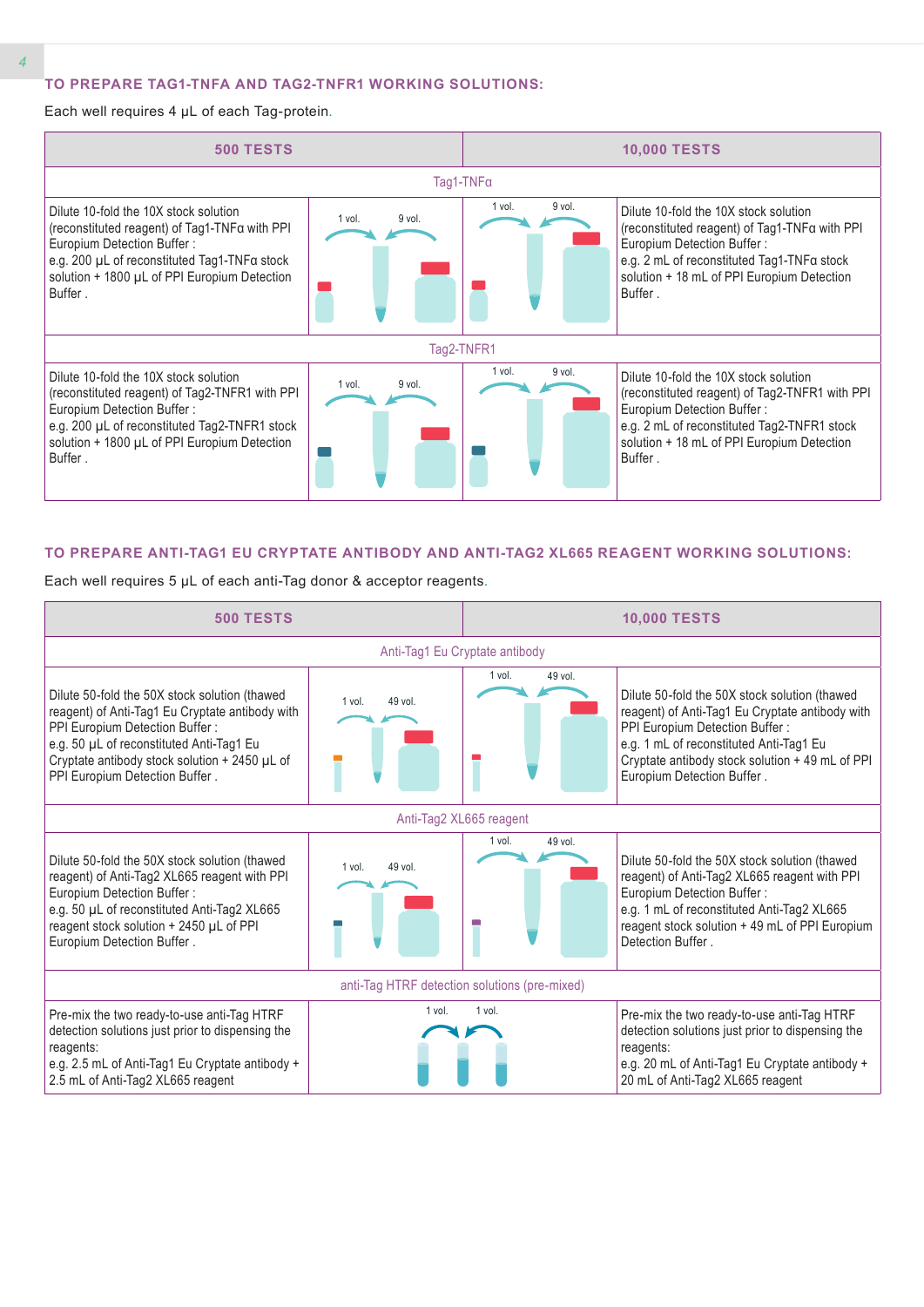### **TO PREPARE WORKING TNFΑ-TNFR1 STANDARD SOLUTIONS:**

- Each well requires 2 µL of standard.
- In order to counteract any standard sticking, we recommend changing tips between each dilution.

A recommended standard dilution procedure is listed and illustrated below:

- 1. Thaw the standard vial, the concentration of the TNFα-TNFR1 standard stock solution = 1 µM (1 000 000 pM)
- 2. Prepare the following dilutions:

•Dilute the thawed standard stock solution 5-fold with PPI Europium detection buffer.

In practice: take 10 µL of stock solution and add it to 40 µL of PPI Europium detection buffer. Mix gently. This yields the high standard (Std 7: 200 000 pM) for the top of the curve.

- •.Use the high standard (Std 7) to prepare the standard curve using 5-fold serial dilutions as follows:
	- Dispense 40 µL of PPI Europium detection buffer into each vial from Std 6 to Std 0
	- Add 10 µL of standard to 40 µL of PPI Europium detection buffer, mix gently and repeat the serial dilution to make standard solutions: std6, std5, std4, std3, std2, std1.

This will create 7 standards for the analyte. Std 0 is PPI Europium detection buffer alone.



|                                                                                   | <b>STANDARD</b> | <b>SERIAL DILUTIONS</b> | <b>WORKING</b><br><b>SOLUTIONS</b> | <b>FINAL</b><br><b>CONCENTRATIONS</b> |
|-----------------------------------------------------------------------------------|-----------------|-------------------------|------------------------------------|---------------------------------------|
| Standard Stock solution<br>Thaw the TNFq-TNFR1 standard stock solution            |                 | 1 µM (1 000 000 pM)     |                                    |                                       |
| 10 µL standard stock solution + 40 µL PPI Europium detection buffer<br>Standard 7 |                 |                         | 200 000 pM                         | 20 000 pM                             |
| 10 µL Standard 7 + 40 µL PPI Europium detection buffer<br>Standard 6              |                 | 40 000 pM               | 4 000 pM                           |                                       |
| 10 µL Standard 6 + 40 µL PPI Europium detection buffer<br>Standard 5              |                 | 8 000 pM                | 800 pM                             |                                       |
| 10 µL Standard 5 + 40 µL PPI Europium detection buffer<br>Standard 4              |                 | 1600 pM                 | 160 pM                             |                                       |
| 10 µL Standard 4 + 40 µL PPI Europium detection buffer<br>Standard 3              |                 | 320 pM                  | 32 pM                              |                                       |
| 10 µL Standard 3 + 40 µL PPI Europium detection buffer<br>Standard 2              |                 | 64 pM                   | $6.4 \text{ pM}$                   |                                       |
| 10 µL Standard 2 + 40 µL PPI Europium detection buffer<br>Standard 1              |                 | 12.8 pM                 | 1.28 pM                            |                                       |
| Standard 0<br>40 µL PPI Europium detection buffer                                 |                 | 0 pM                    | 0 <sub>pM</sub>                    |                                       |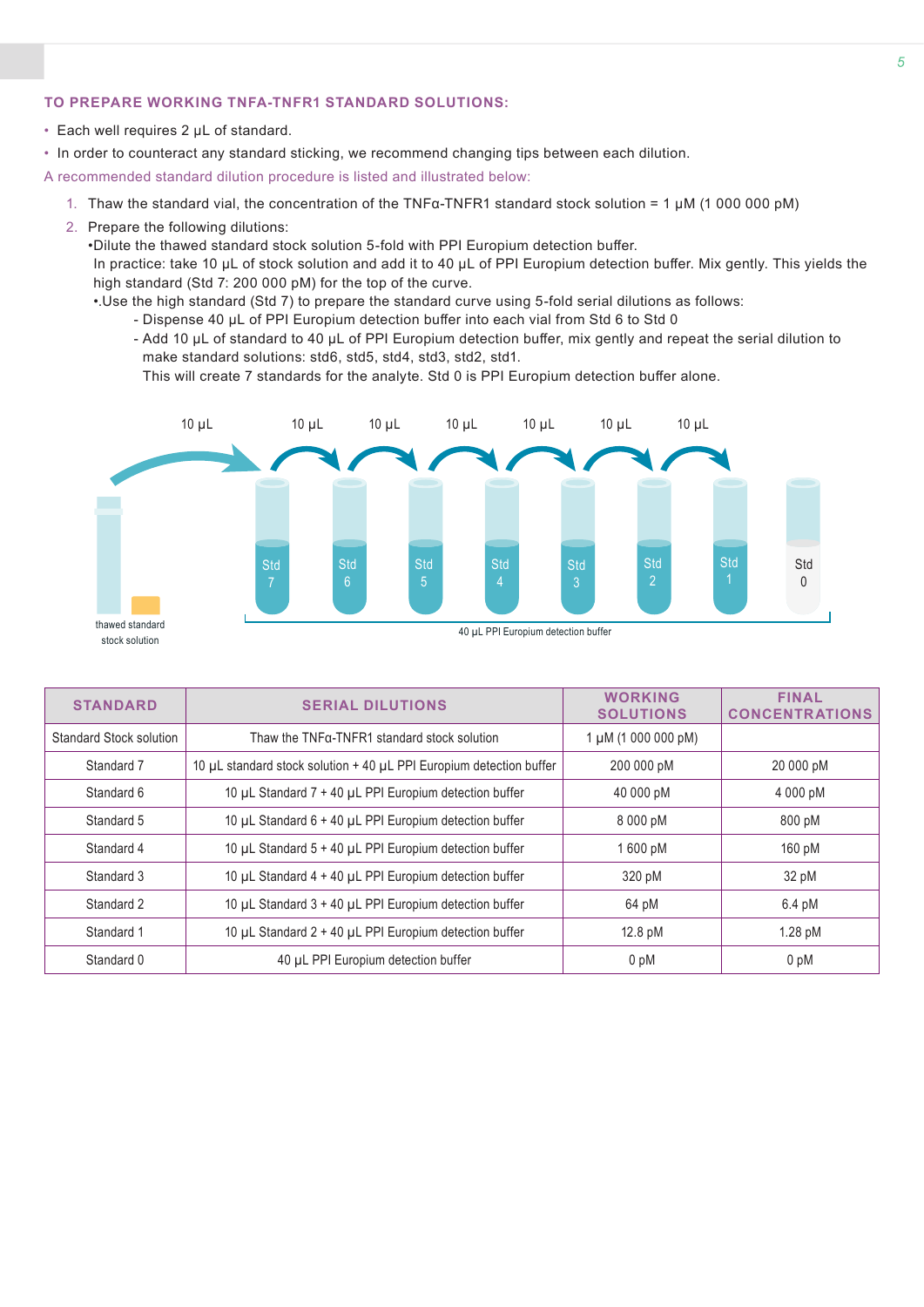|                                         | <b>ASSAY PROTOCOL</b> |                                                                                                                            |                                                                                                                   |  |  |  |
|-----------------------------------------|-----------------------|----------------------------------------------------------------------------------------------------------------------------|-------------------------------------------------------------------------------------------------------------------|--|--|--|
|                                         |                       | Standard                                                                                                                   | Samples                                                                                                           |  |  |  |
| $\overline{\phantom{0}}$<br><b>STEP</b> |                       | Dispense into each standard well<br>2 µL of standard<br>4 µL of Tag1-TNFa<br>4 µL of Tag2-TNFR1.                           | Dispense into each sample well<br>2 µL of compound/antibody or buffer<br>4 µL of Tag1-TNFa<br>4 µL of Tag2-TNFR1. |  |  |  |
| $\mathbf{\Omega}$<br><b>STEP</b>        |                       | Dispense into all standard & sample wells 10 µL of pre-mixed<br>Anti-Tag1 Eu Cryptate antibody and Anti-Tag2 XL665 reagent |                                                                                                                   |  |  |  |
| က<br><b>STEP</b>                        |                       | Seal the plate and incubate for Overnight at room temperature                                                              |                                                                                                                   |  |  |  |
| STEP <sub>4</sub>                       | $\frac{1}{\sqrt{2}}$  | Remove the plate sealer and read on an HTRF® compatible reader.                                                            |                                                                                                                   |  |  |  |

## **STANDARD PROTOCOL FOR INHIBITORY ASSAY IN 20 μL FINAL VOLUME**

|                  | Standard                 | <b>Inhibitor</b>         | $Taq1-TNFα$              | Tag2-TNFR1               | Anti-Tag1 Eu<br>Cryptate antibody | Anti-Tag2 XL665<br>reagent | PPI Europium<br>detection buffer |
|------------------|--------------------------|--------------------------|--------------------------|--------------------------|-----------------------------------|----------------------------|----------------------------------|
| Standard         | $2 \mu L$                | $\overline{\phantom{a}}$ | 4 µL                     | $4 \mu L$                | $5 \mu L$                         | $5 \mu L$                  | $\overline{\phantom{a}}$         |
| Sample           | $\overline{\phantom{a}}$ | $2 \mu L$                | 4 µL                     | $4 \mu L$                | $5 \mu L$                         | $5 \mu L$                  | $\overline{\phantom{a}}$         |
| Positive control | $\overline{\phantom{a}}$ | $\overline{\phantom{a}}$ | 4 µL                     | $4 \mu L$                | $5 \mu L$                         | $5 \mu L$                  | $2 \mu L$                        |
| Negative control | $\sim$                   |                          | 4 µL                     | $\overline{\phantom{a}}$ | $5 \mu L$                         | $5 \mu L$                  | $6 \mu L$                        |
| Buffer control   | $\sim$                   | $\overline{\phantom{a}}$ | $\overline{\phantom{a}}$ | $\overline{\phantom{a}}$ | $\overline{\phantom{a}}$          |                            | $20 \mu L$                       |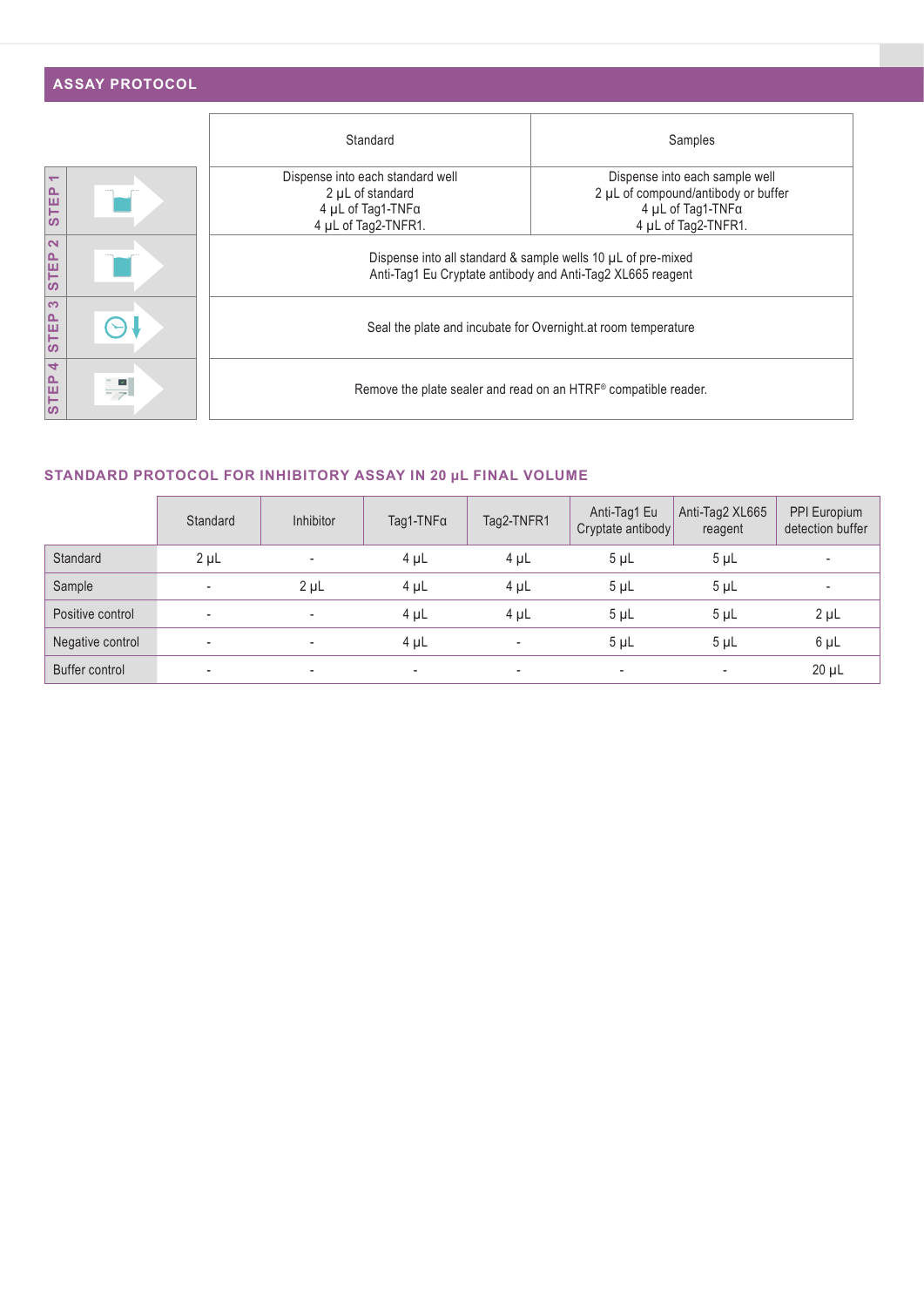### **EXAMPLE OF PLATE MAP**

|    |                                                                                                                                 | $\overline{2}$ | $\overline{3}$ | 4                                                                                                  | 5              | $6\overline{6}$ |
|----|---------------------------------------------------------------------------------------------------------------------------------|----------------|----------------|----------------------------------------------------------------------------------------------------|----------------|-----------------|
| A  | Buffer control:<br>20 µL PPI Europium detection<br>buffer                                                                       | Repeat Well A1 | Repeat Well A1 | Compound:<br>2 µL compound<br>4 μL Tag1-TNFα<br>4 µL Tag2-TNFR1<br>10 µL pre-mix anti-Tag reagents | Repeat Well A4 | Repeat Well A4  |
| B  | Negative control:<br>6 µL PPI Europium detection buffer<br>4 μL Tag1-TNFα<br>10 µL pre-mix anti-Tag reagents                    | Repeat Well B1 | Repeat Well B1 | Compound:<br>2 µL compound<br>4 µL Tag1-TNFa<br>4 µL Tag2-TNFR1<br>10 µL pre-mix anti-Tag reagents | Repeat Well B4 | Repeat Well B4  |
| C  | Positive control:<br>2 µL PPI Europium detection buffer<br>4 µL Tag1-TNFa<br>4 µL Tag2-TNFR1<br>10 µL pre-mix anti-Tag reagents | Repeat Well C1 | Repeat Well C1 | Compound:<br>2 µL compound<br>4 μL Tag1-TNFα<br>4 µL Tag2-TNFR1<br>10 µL pre-mix anti-Tag reagents | Repeat Well C4 | Repeat Well C4  |
| D  | Std 0:<br>2 µL Standard 0<br>4 µL Tag1-TNFa<br>4 µL Tag2-TNFR1<br>10 µL pre-mix anti-Tag reagents                               | Repeat Well D1 | Repeat Well D1 | Compound:<br>2 µL compound<br>4 μL Tag1-TNFα<br>4 µL Tag2-TNFR1<br>10 µL pre-mix anti-Tag reagents | Repeat Well D4 | Repeat Well D4  |
| E. | Std 1:<br>2 µL Standard 1<br>4 µL Tag1-TNFa<br>4 µL Tag2-TNFR1<br>10 µL pre-mix anti-Tag reagents                               | Repeat Well E1 | Repeat Well E1 | Compound:<br>2 µL compound<br>4 μL Tag1-TNFα<br>4 µL Tag2-TNFR1<br>10 µL pre-mix anti-Tag reagents | Repeat Well E4 | Repeat Well E4  |
| F  | Std 2:<br>2 µL Standard 2<br>4 µL Tag1-TNFa<br>4 µL Tag2-TNFR1<br>10 µL pre-mix anti-Tag reagents                               | Repeat Well F1 | Repeat Well F1 | Compound:<br>2 µL compound<br>4 μL Tag1-TNFα<br>4 µL Tag2-TNFR1<br>10 µL pre-mix anti-Tag reagents | Repeat Well F4 | Repeat Well F4  |
| G  | Std 3:<br>2 µL Standard 3<br>4 µL Tag1-TNFa<br>4 µL Tag2-TNFR1<br>10 µL pre-mix anti-Tag reagents                               | Repeat Well G1 | Repeat Well G1 | Compound:<br>2 µL compound<br>4 µL Tag1-TNFa<br>4 µL Tag2-TNFR1<br>10 µL pre-mix anti-Tag reagents | Repeat Well G4 | Repeat Well G4  |
| н  | Std 4:<br>2 µL Standard 4<br>4 μL Tag1-TNFα<br>4 µL Tag2-TNFR1<br>10 µL pre-mix anti-Tag reagents                               | Repeat Well H1 | Repeat Well H1 |                                                                                                    |                |                 |
|    | Std 5:<br>2 µL Standard 5<br>4 µL Tag1-TNFa<br>4 µL Tag2-TNFR1<br>10 µL pre-mix anti-Tag reagents                               | Repeat Well I1 | Repeat Well I1 |                                                                                                    |                |                 |
| J  | Std 6:<br>2 µL Standard 6<br>4 µL Tag1-TNFa<br>4 µL Tag2-TNFR1<br>10 µL pre-mix anti-Tag reagents                               | Repeat Well J1 | Repeat Well J1 |                                                                                                    |                |                 |
| K. | Std 7:<br>2 µL Standard 7<br>4 µL Tag1-TNFa<br>4 µL Tag2-TNFR1<br>10 µL pre-mix anti-Tag reagents                               | Repeat Well K1 | Repeat Well K1 |                                                                                                    |                |                 |